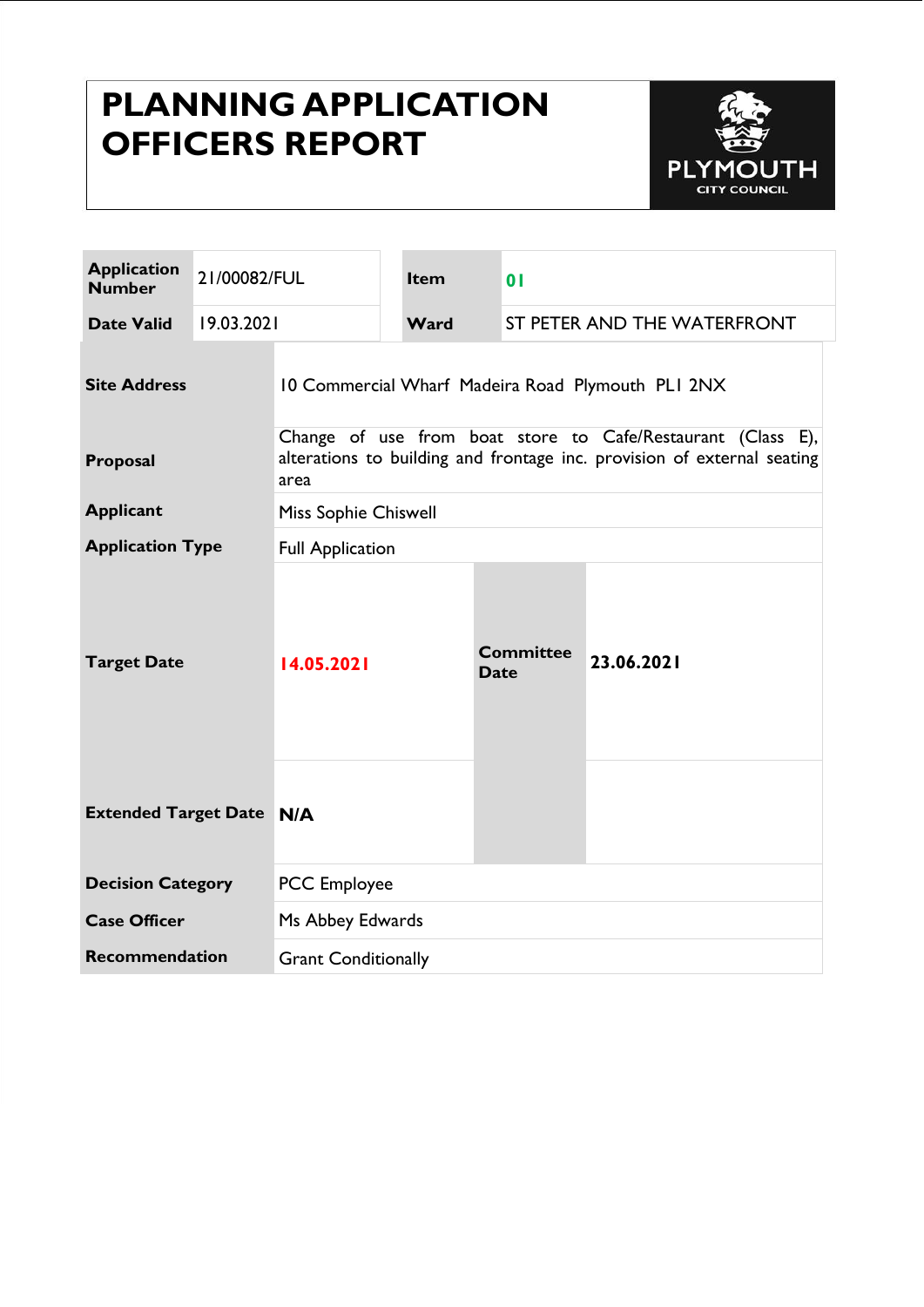

# **1. Description of Site**

The application site is one of the archway boathouse units on Commercial Wharf, located south of the main Barbican shopping area. The property falls within the St Peter and the Waterfront ward of the city and the Barbican conservation area.

#### **2. Proposal Description**

This application is for a change of use of the boat shed to a café/restaurant (Use Class E).

Internally, a mezzanine level is proposed and a set of glass doors will be installed inside of the external timber doors. A customer seating area, worktops, bar counter and a toilet facility are proposed.

An external seating area comprising of tables, chairs and decorative furniture will be provided within the forecourt and this will be removed at the end of each day.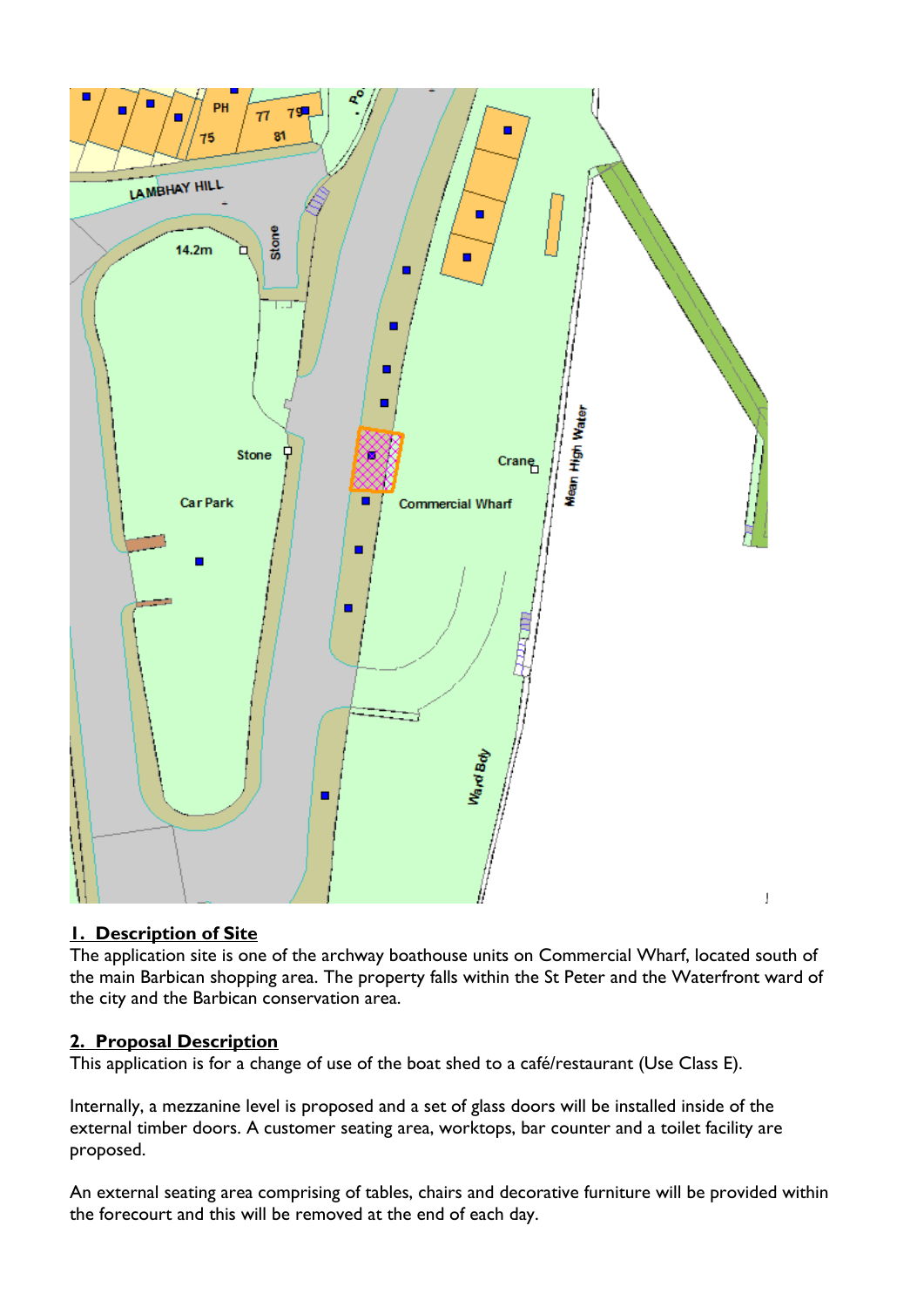Proposed business signage is currently being assessed under advertisement application reference 21/00327/ADV.

Proposed opening hours are 0830 - 2200, Mondays - Sundays including Bank holidays.

#### **3. Pre-application Enquiry**

None.

#### **4. Relevant Planning History**

21/00327/ADV - Metal fabricated 'Rise and Grind' entrance signage - Pending consideration

This application relates to 9 Commercial Wharf: 21/00342/FUL- Refurbishment, addition of mezzanine floor and conversion of Boathouse unit (Class D1) and forecourt to form Jet Ski Safari base and retail shop (Sui Generis) - Grant Conditionally

This application relates to 14 Commercial Wharf: 19/00690/FUL- Change of use to cafe (Class A3) - Granted conditionally

This application relates only to 13 Commercial Wharf: 17/01012/FUL - Change of use from bike hire shop (Class A1) to food outlet (Class A3) - Granted conditionally

This application relates to both 13 and 14 Commercial Wharf:

13/01542/FUL - Proposed change of use from boat storage to bicycle hire facility, including external alterations and installation of railings to access ramp to Commercial Wharf - Granted conditionally

This application relates to units 2-4 Commercial Wharf

12/02244/FUL - Change of use of Unit 3 to Class A3 (restaurant/café) including internal openings to Unit 2, 4no. parasols, decking and associated heating and lighting - Granted conditionally

#### **5. Consultation Responses**

Local Highway Authority - No objection

Historic Environment Officer - No objection on the grounds that the external furniture is removed at the end of each day

Local Lead Flood Authority- No objection subject to condition requiring the property entrance to be at 4.81mAOD, or be able to provide protection to this level with approved flood boards or floodproof doors.

Environment Agency- No comments received

Queens Harbour Master- No objection

Natural Infrastructure Team - No objection

Public Protection Service - No objection subject to conditions

Police Liaison Officer - No objection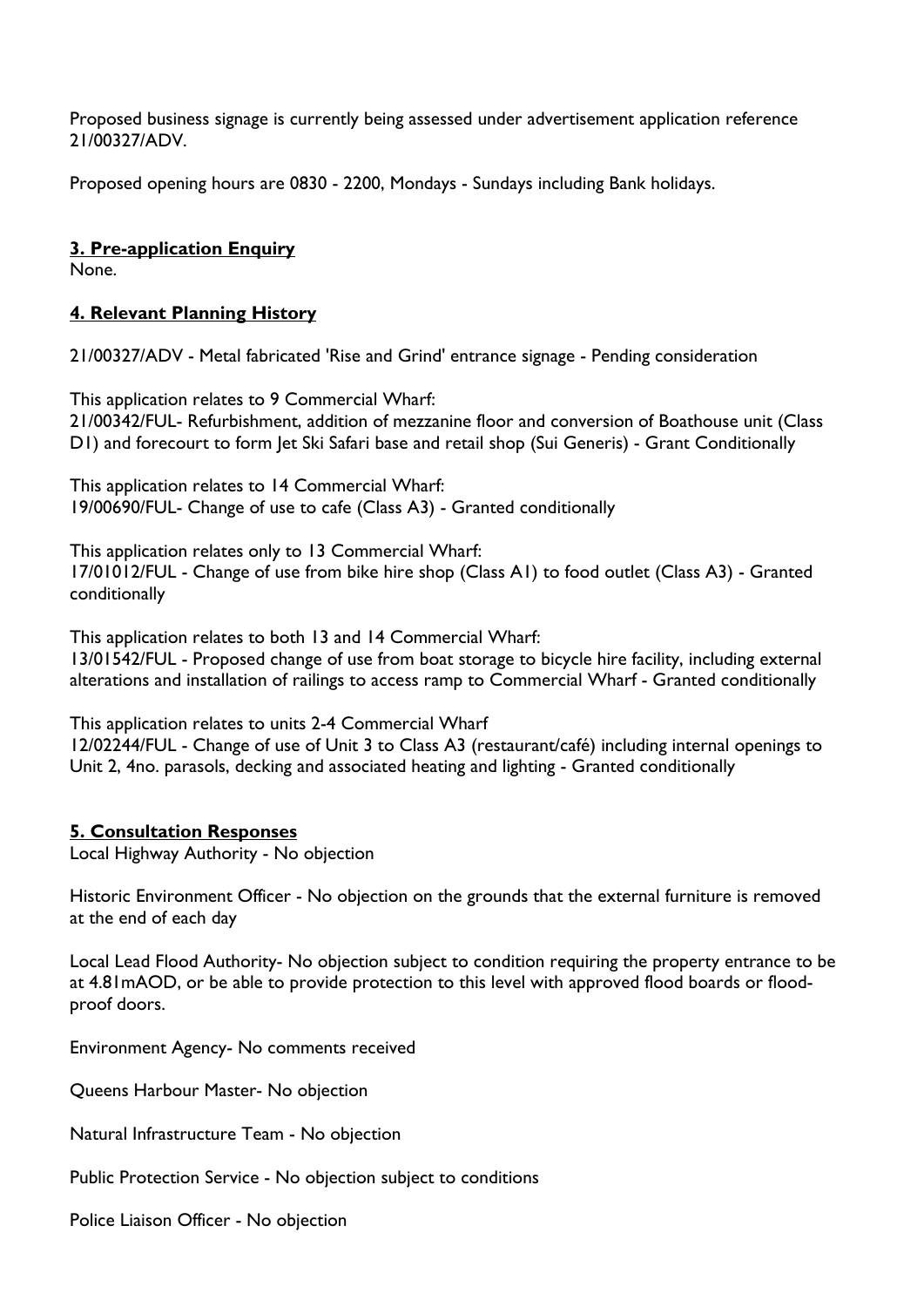## **6. Representations**

None.

#### **7. Relevant Policy Framework**

Section 70 of the 1990 Town and Country Planning Act requires that regard be had to the development plan, any local finance and any other material considerations. Section 38(6) of the 2004 Planning and Compensation Act requires that applications are to be determined in accordance with the development plan unless material considerations indicate otherwise. For the purposes of decision making, as on March 26th 2019, the Plymouth & South West Devon Joint Local Plan 2014 - 2034 is now part of the development plan for Plymouth City Council, South Hams District Council and West Devon Borough Council (other than parts South Hams and West Devon within Dartmoor National Park.

Other material considerations include the policies of the National Planning Policy Framework (NPPF), Planning Practice Guidance (PPG) and National Design Guidance. Additionally, the following planning documents are also material considerations in the determination of the application:

- Barbican Conservation Area Appraisal and Management Plan (2007)

- Plymouth and South West Devon Supplementary Planning Document (2020)

#### **8. Analysis**

8.1 This application has been considered in the context of the development plan, the Framework and other material policy documents as set out in Section 7.

#### Principle of Development

8.2 The application proposes to convert a vacant boathouse and forecourt into a café/restaurant (Use Class E). The proposal includes a main town centre use in an edge of centre location and as such, the application is supported by a sequential test as required by Policy DEV16 of the Joint Local Plan.

8.3 The sequential test does not include a sequential search area/defined catchment area. Officers note that as a result of this, the sequential test does not consider the Barbican local centre. Whilst the sequential test concludes that cost is the key factor for not choosing a sequentially preferable site, this is not in itself a valid planning consideration. Because of this and due to the fact that the Barbican has not been considered, the proposal does not demonstrate compliance with the sequential test.

8.4 However, DEV16.5 allows for limited development of main town centre uses, within Plymouth's core tourism areas, including the waterfront area. The property in question has a prominent waterside position within the iconic Barbican area of Plymouth and falls within one of Plymouth's core tourism areas. It is situated on Commercial Wharf, which lies beneath Commercial Road and helps link the Barbican to Plymouth Hoe. The premises are situated in the middle of a row of commercial premises which are occupied by various premises, including cafés, workshops and stores. As such, officers consider that the proposed use complies with Policy DEV16 and the wider aspirations of Policy PLY20 (Managing and enhancing Plymouth's waterfront) and can be supported. Officer's recommend that the application is conditioned to café/restaurant only as other Class E uses would need to be assessed against policies of the Joint Local Plan, including Policy DEV16.

#### Design and Conservation Area Impacts

8.5 Internal changes to the building include a new mezzanine floor, set of glass doors, worktop counters, customer seating area and a new WC to be provided. Externally, temporary furniture will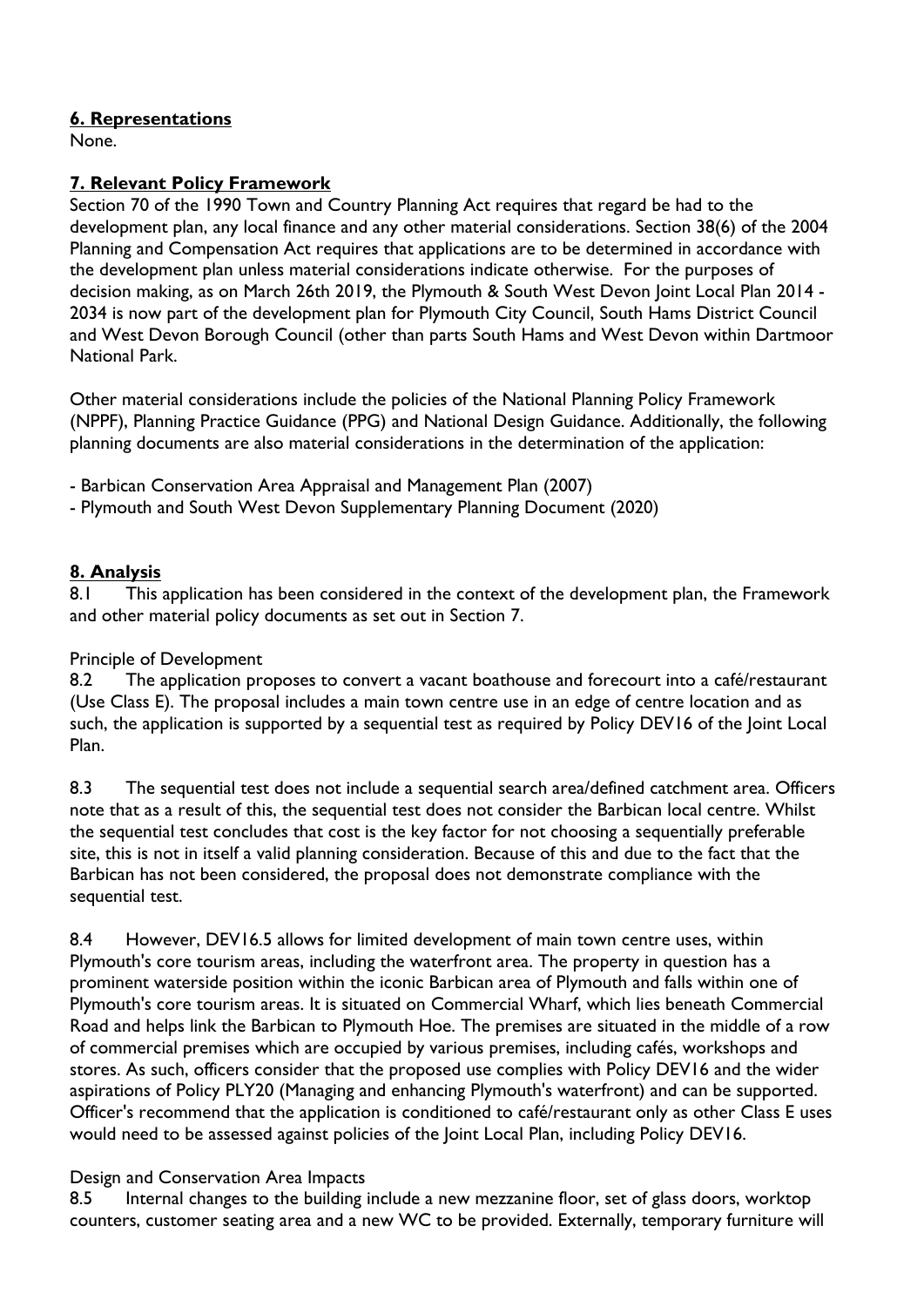be placed within the forecourt and this will be removed at the end of each day. Business signage is also proposed and this is being assessed under advertisement application reference 21/00327/ADV. Officer's consider the visual appearance of the unit would be in keeping with the existing commercial units within Commercial Wharf.

8.6 The site is within the Barbican Conservation Area and the Council's Historic Environment Officer was consulted on the application. The relevant officer raised no objection subject to a condition ensuring external temporary furniture is removed at the end of each day. This is to ensure the proposal preserves and enhances the conservation area, in line with Policy DEV21 of the Joint Local Plan and that the proposal does not degrade the appearance and character of the street scene.

8.7 The proposal is therefore considered to comply with Policy DEV20 and Policy DEV21 of the Joint Local Plan.

#### Amenity Impacts

8.8 The site is set away from any dwellings and is surrounded by other commercial units, including other cafes.

8.9 The Council's public protection service were consulted on the proposal and raised no objection subject to conditions. In terms of amenity a condition was recommended to ensure all waste is stored in closed lidded containers. This is considered appropriate to ensure seagulls or pests such as rats, mice etc. do not have easy access to any food sources and limit odours in the surrounding area.

8.10 The unit is small and no extraction units are proposed. In order to ensure the use is suitable the Public Protection Service recommended a condition restricting the equipment in the unit so that only small level cooking and heating of food can occur to prevent amenity impacts on the surrounding area.

8.11 In addition, the Public protection team have recommended conditions relating to drainage systems which provide effective means of grease removal to prevent blocked drains and sewers.

8.12 It is proposed to have hours of opening from 0830 to 2200 hours Monday to Sunday inclusive. A condition will be placed to restrict the opening hours to those set out above which officers consider to be in keeping with the neighbouring uses.

8.13 With the addition of the conditions as outlined above, the proposal is considered acceptable in terms of amenity and complies with Policies DEV1 and DEV2 of the Joint Local Plan.

#### Highway Considerations

8.14 The Local Highway Authority raised no objections to the proposal. The site is close to public car parks, on-street car parking and bus links that serve the Barbican and is part of a cluster of commercial units. There are not considered to be any significant highway impacts from the proposal in accordance with Policy DEV29.

#### Flood Risk

8.15 The site is located in Flood Zone 1 and considered at a low risk from tidal flooding. It is adjacent to a flood zone where future climate change may increase the risk of flooding to the site. Wave action in the vicinity of the site may also increase the risk of flooding to the site. A flood risk assessment was submitted with the application.

8.16 The Lead Local Flood Authority was consulted on the application and raised no objection to the proposal but have recommended that the ground floor is made flood resilient with the use of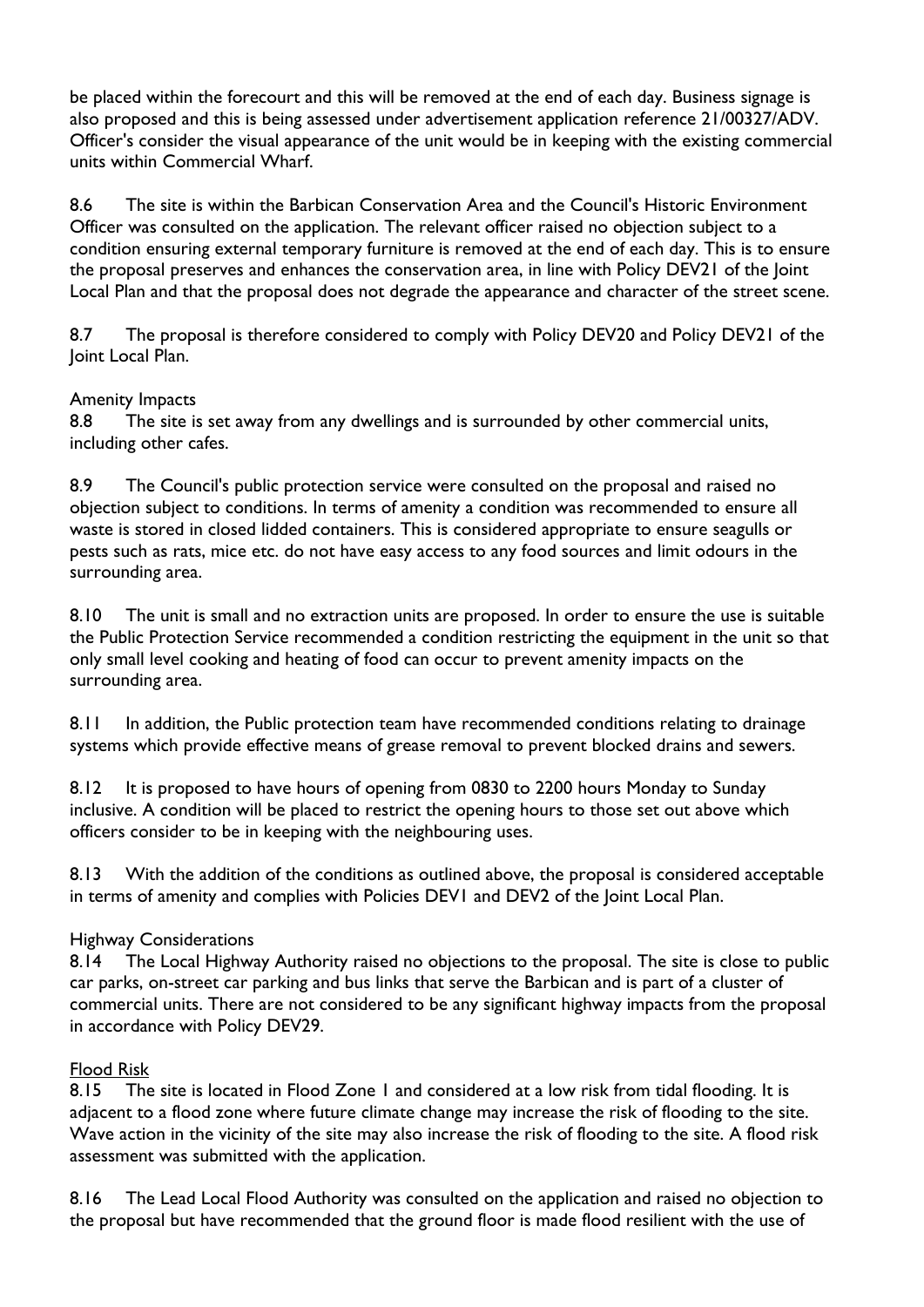waterproof walls and floors and power and communications connections located above the level of 4.81mAOD.

8.17 A condition will therefore be attached to the consent that requires the development to accord with the above requirements set out by the Local Lead Flood Authority. As such, the application is considered to comply with policy DEV35 (Managing flood risk and water quality impacts) of the JLP.

## Other Issues

8.18 The building is owned by Plymouth City Council and approval of this application will result in a financial gain for the Council. However, this bears no impact on the determination of this application which officers consider to be compliant with national and local policy.

#### **9. Human Rights**

Human Rights Act - The development has been assessed against the provisions of the Human Rights Act, and in particular Article 1 of the First Protocol and Article 8 of the Act itself. This Act gives further effect to the rights included in the European Convention on Human Rights. In arriving at this recommendation, due regard has been given to the applicant's reasonable development rights and expectations which have been balanced and weighed against the wider community interests, as expressed through third party interests / the Development Plan and Central Government Guidance.

#### **10. Local Finance Considerations**

None.

# **11. Planning Obligations**

The purpose of planning obligations is to mitigate or compensate for adverse impacts of a development, or to prescribe or secure something that is needed to make the development acceptable in planning terms. Planning obligations can only lawfully constitute a reason for granting planning permission where the three statutory tests of Regulation 122 of the CIL Regulations 2010 are met.

Planning obligations not required due to the nature and size of proposal.

#### **12. Equalities and Diversities**

This planning application has had due regard to Section 149 of the Equality Act with regard to the Public Sector Equality Duty and has concluded that the application does not cause discrimination on the grounds of gender, race and disability.

#### **13. Conclusions and Reasons for Decision**

Officers have taken account of the NPPF and S38(6) of the Planning and Compulsory Purchase Act 2004 and concluded that the proposal accords with policy and national guidance and is therefore recommended for conditional approval.

#### **14. Recommendation**

In respect of the application dated 19.03.2021 it is recommended to Grant Conditionally.

#### **15. Conditions / Reasons**

The development hereby permitted shall be carried out in accordance with the following approved plans: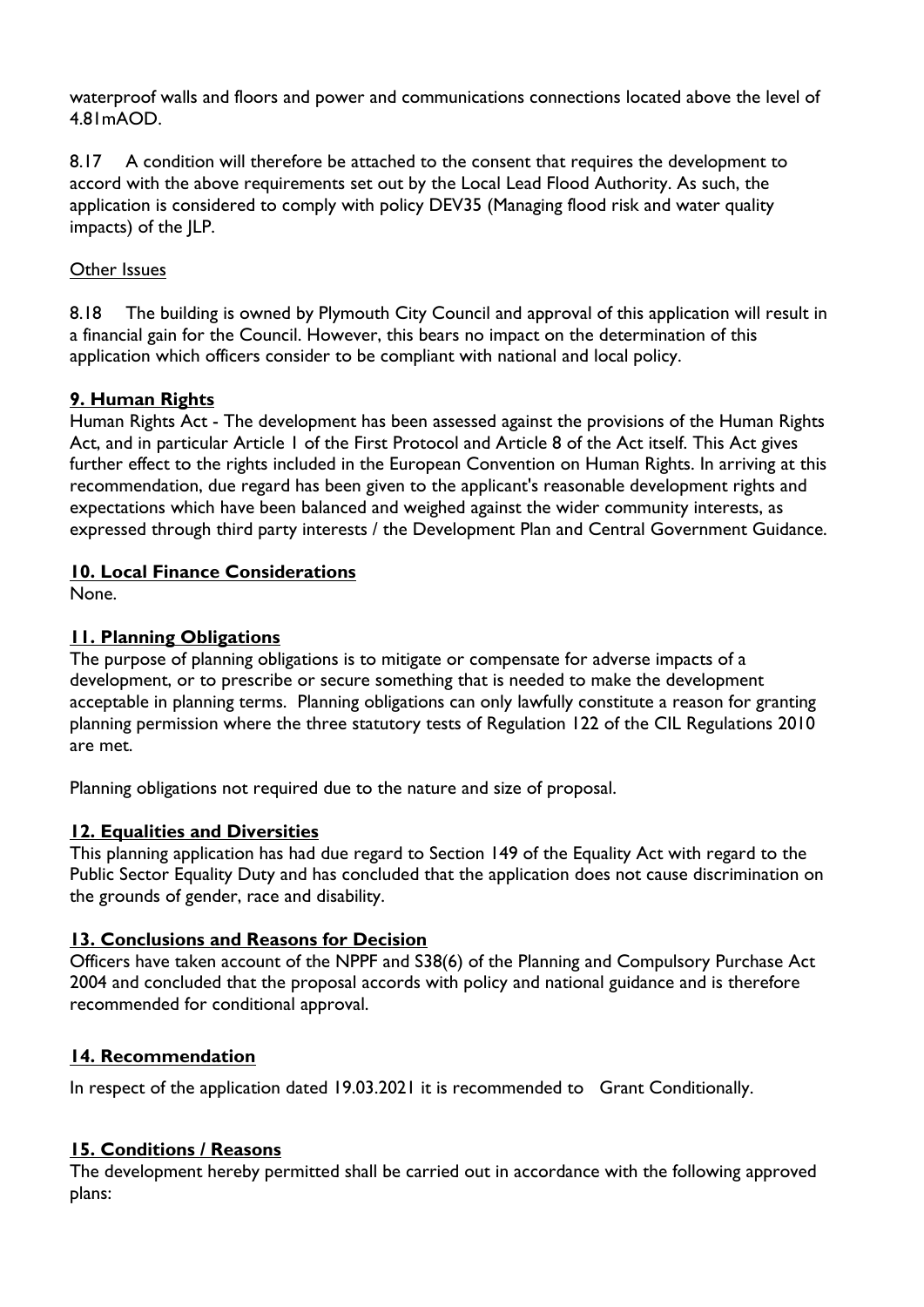# 1 **CONDITION: APPROVED PLANS**

 Elevation Plan First Floor (Proposed) 24022021 - received 24/02/21 External Plan (Proposed) 24022021 - received 24/02/21 Proposed Floor Plan (Ground Floor) 24022021 - received 24/02/21 Site Location Plan January 2021 - received 27/01/21 Proposed Floor Plan (External) 19032021 - received 19/03/21

Reason:

For the avoidance of doubt and in the interests of good planning, in accordance with the Plymouth & South West Devon Joint Local Plan 2014–2034 (2019).

# 2 **CONDITION: COMMENCE WITHIN 3 YEARS**

The development hereby permitted shall be begun before the expiration of three years beginning from the date of this permission.

Reason:

To comply with Section 51 of the Planning & Compulsory Purchase Act 2004.

# 3 **CONDITION: SPECIFIED USE RESTRICTION**

Notwithstanding Paragraph 55(2) of the Town and Country Planning Act 1990 (or any order revoking and re-enacting that Order with or without modification), the premises hereby approved shall be used only for one of the following specified uses (as defined in the Town and Country Planning (Use Classes) Order 1987 (or any order revoking and re-enacting that Order with or without modification)) at all times and not for any other purposes (including other uses that fall within Use Class E of the Use Class Order).

- Restaurant or café

Notwithstanding the provisions of Article 3 and Parts 3 and 4 of Schedule 2 of the Town and Country Planning (General Permitted Development) (England) Order 2015 (as amended) (or any order revoking and re-enacting that Order with or without modification) no permitted development changes of use, including through the prior approval process and temporary uses, shall occur at any time, with the exception of the uses permitted within this condition.

#### Reason:

The application has been assessed on this basis, and the impact of alternative uses within Class E of the Town and Country Planning (Use Classes) Order 1987 (or any order revoking and re-enacting that Order with or without modification) would need further consideration to ensure that the development would not impact on vitality and viability of local designated centres in accordance with Paragraph 55(2) of the Town and Country Planning Act 1990 and Policies DEV16 and DEV18 of the Plymouth and South West Devon Joint Local Plan 2019 and the National Planning Policy Framework 2019

# 4 **CONDITION: HOURS OF OPENING**

The use hereby permitted shall not be open to customers outside the following times: 08.30 hours to 22.00 hours Mondays to Sundays and Bank or Public Holidays.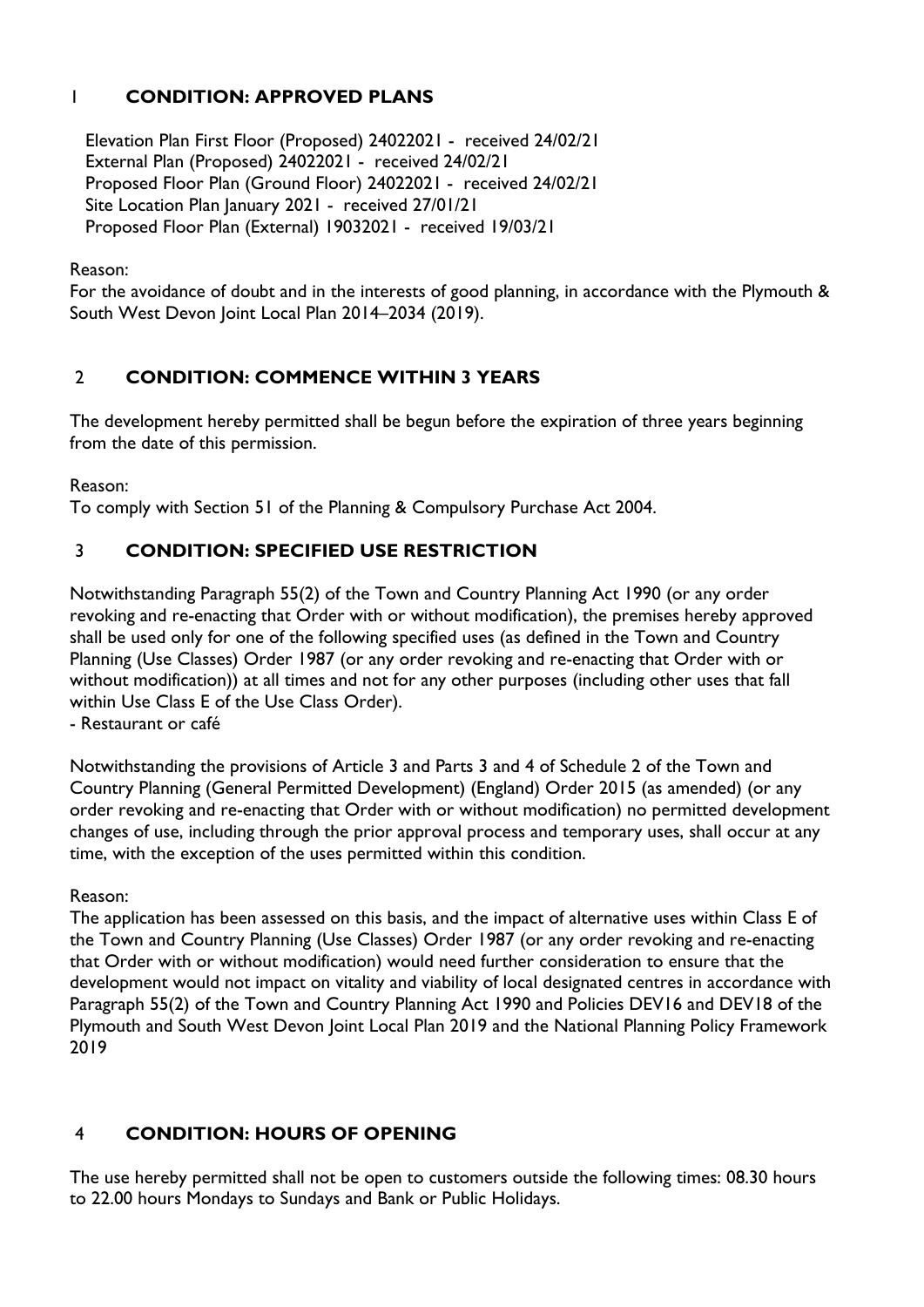Reason:

To protect the general amenity of the area from any harmfully polluting effects, including noise and disturbance likely to be caused by persons arriving at and leaving the premises, and avoid conflict with Policy DEV2 of the Plymouth and South West Devon Joint Local Plan and the National Planning Policy Framework 2019.

# 5 **CONDITION: GREASE SEPARATOR**

The drainage in the food preparation area of the unit hereby approved shall be fitted with a grease separator in line with Building Regulations Approved Document H and prEN1825-1:2004, designed in accordance with prEN1825-2:2002, or other effective means of grease removal from waste water systems must be implemented.

Reason:

To protect the residential and general amenity from the risk of pollution from blocked drains and sewers and avoid conflict with Policies DEV2 and DEV35 of the Plymouth and South West Devon Joint Local Plan 2014-2034 and the National Planning Policy Framework 2019.

# 6 **CONDITION: WASTE STORAGE**

All food refuse generated at the premises shall be stored securely in closed lidded containers prior to collection.

# Reason:

To protect the local operators and visitors from odours arising from decomposing food matter, and to reduce the potential for the attraction of pests such as rats, mice, ants, cockroaches and seagulls in accordance with Policy DEV2 of the Plymouth and South West Devon Joint Local Plan 2014-2034 and the National Planning Policy Framework 2019.

# 7 **CONDITION: FOOD PREPARATION AREA**

The food preparation area shall be restricted to a maximum combination of equipment to control odourous emissions and the potential for grease, smoke and condensation build up within the premises due to lack of adequate extraction. The maximum combination of equipment shall be: consisting of: one small convection oven, one hot plate, one domestic sized hob range (electric) and one Panini grill/toaster (or similar) for cooking / warming foods to control odourous emissions and the potential for grease, smoke and condensation build up within the premises. For the avoidance of doubt, no frying of food is permitted at the premises.

Reason:

The size and design of the kitchen area is only suitable for preparation of limited and simple types of food such as sandwiches and the preparation of small numbers of simple cooked meals. The condition will also protect the residential and general amenity of the area from odour emanating from cooking activity and to avoid conflicts with Policy DEV2 of the Plymouth and South West Devon Joint Local Plan 2014-2034.

# 8 **CONDITION: EXTERNAL SEATING AREA**

Any furniture placed within the forecourt shall be removed at the end of each day.

Reason: To ensure that the development does not detract from the visual appearance and character of the Barbican conservation area in accordance with Policies DEV20 and DEV21 of the Plymouth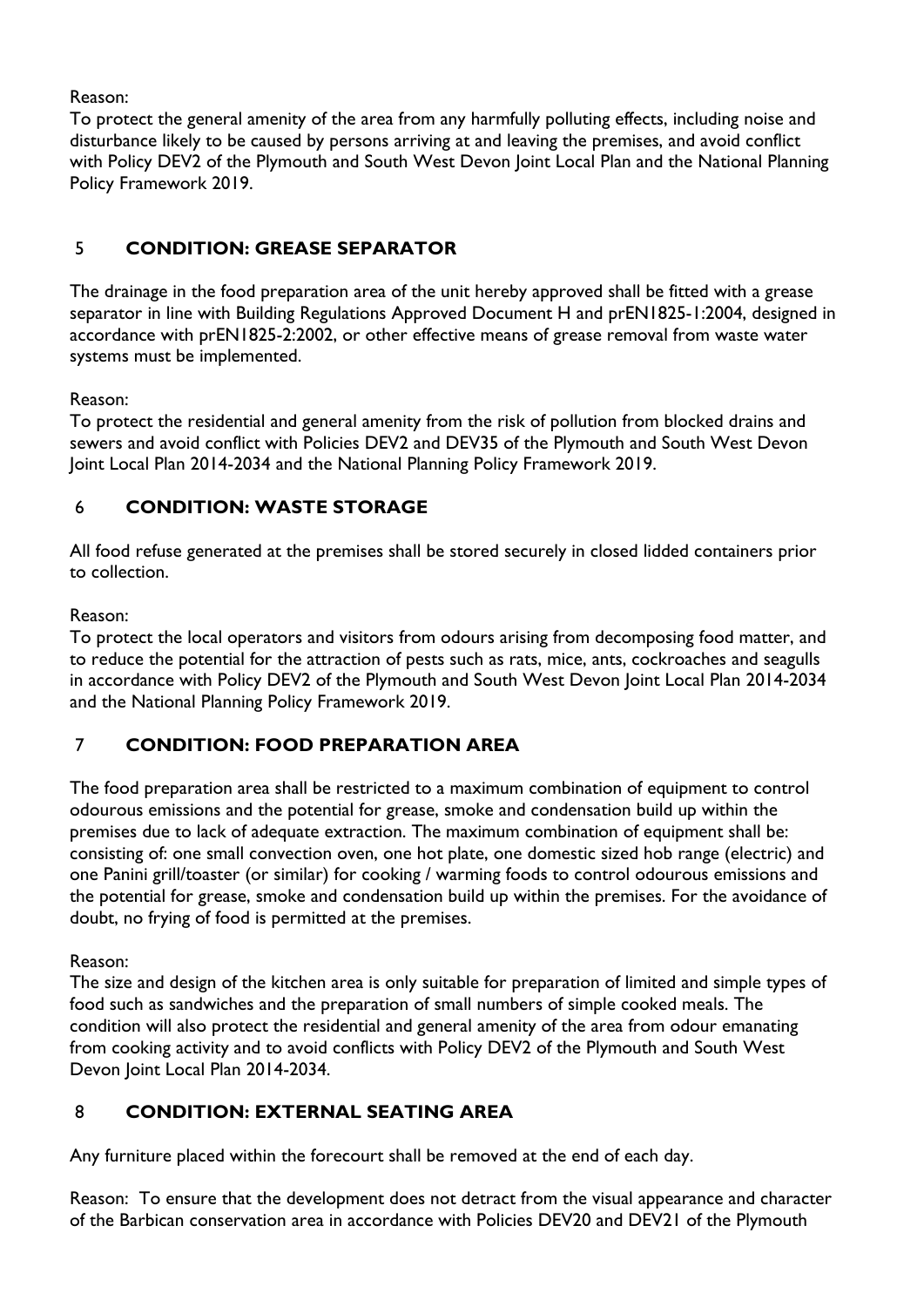and South West Devon Joint Local Plan 2014-2034 (2019) and the National Planning Policy Framework 2019.

# 9 **CONDITION: FLOOD RESILIENT**

The development hereby approved shall accord The Plymouth Local Flood Risk Management Strategy which requires the entrance to the property to be protected to a level of 4.81mAOD, or be able to provide protection to this level with approved flood boards or flood-proof doors. The ground floor shall be made flood resilient with the use of waterproof walls and floors and power and communications connections located above this level.

Reason:

To ensure that the flood protection measures detailed within the submitted details are put in place and to reduce the consequences of flooding to the proposed development and future occupants and to avoid conflict with Policy DEV35 of the Plymouth and South West Devon Joint Local Plan 2019 and the National Planning Policy Framework 2019

# **INFORMATIVES**

# 1 **INFORMATIVE: (£0 CIL LIABILITY) DEVELOPMENT DOES NOT ATTRACT A COMMUNITY INFRASTRUCTURE LEVY CONTRIBUTION**

The Local Planning Authority has assessed that this development, although not exempt from liability under the Community Infrastructure Levy Regulations 2010 (as amended), will not attract a levy payment, due to its size or nature, under our current charging schedule. The Levy is subject to change and you should check the current rates at the time planning permission first permits development (if applicable) see www.plymouth.gov.uk/cil for guidance.

Further information on CIL can be found on our website here: https://www.plymouth.gov.uk/planninganddevelopment/planningapplications/communityinfrastructur elevy

More information and CIL Forms can be accessed via the Planning Portal: https://www.planningportal.co.uk/info/200126/applications/70/community\_infrastructure\_levy/5

More detailed information on CIL including process flow charts, published by the Ministry of Housing, Local Communities and Government can also be found here: https://www.gov.uk/guidance/community-infrastructure-levy

# 2 **INFORMATIVE: CONDITIONAL APPROVAL (NO NEGOTIATION)**

In accordance with the requirements of Article 31 of the Town and Country Planning (Development Management Procedure) (England) Order 2010 and the National Planning Policy Framework 2019, the Council has worked in a positive and pro-active way and has imposed planning conditions to enable the grant of planning permission.

# 3 **INFORMATIVE: TOILET FACILITIES**

The toilet and hand washing provision should meet the provisions laid down in Approved Document G and part 6.11 of BS 6465-1:2006 &